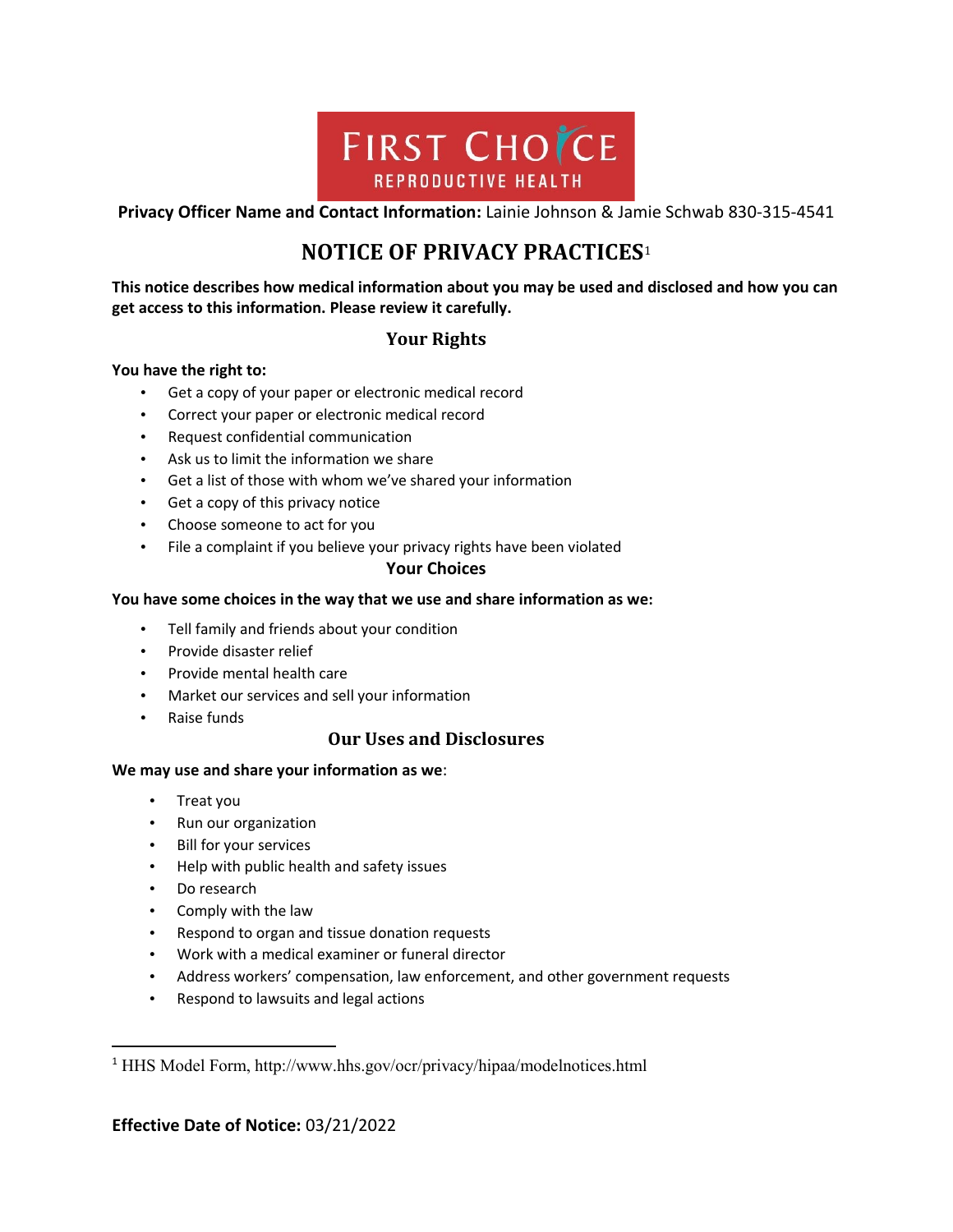### **Your Rights**

**When it comes to your health information, you have certain rights.** This section explains your rights and some of our responsibilities to help you.

### **Get an electronic or paper copy of your medical record.**

- You can ask to see or get an electronic or paper copy of your medical record and other health information we have about you. Ask us how to do this.
- We will provide a copy or a summary of your health information, usually within 30 days of your request. We may charge a reasonable, cost-based fee.

### **Ask us to correct your medical record**

- You can ask us to correct health information about you that you think is incorrect or incomplete. Ask us how to do this.
- We may say "no" to your request, but we'll tell you why in writing within 60 days.

### **Request confidential communications**

- You can ask us to contact you in a specific way (for example, home or office phone) or to send mail to a different address.
- We will say "yes" to all reasonable requests.

### **Ask us to limit what we use or share**

- You can ask us not to use or share certain health information for treatment, payment, or our operations. We are not required to agree to your request, and we may say "no" if it would affect your care.
- If you pay for a service or health care item out-of-pocket in full, you can ask us not to share that information for the purpose of payment or our operations with your health provider. We will say "yes" unless a law requires us to share that information.

### **Get a list of those with whom we've shared information**

- You can ask for a list (accounting) of the times we've shared your health information for six years prior to the date you ask, who we shared it with, and why.
- We will include all the disclosures except for those about treatment, payment, and health care operations, and certain other disclosures (such as any you asked us to make). We'll provide one accounting a year for free but will charge a reasonable, cost-based fee if you ask for another one within 12 months.

### **Get a copy of this privacy notice**

You can ask for a paper copy of this notice at any time, even if you have agreed to receive the notice electronically. We will provide you with a paper copy promptly.

### **Choose someone to act for you**

- If you have given someone medical power of attorney or if someone is your legal guardian, that person can exercise your rights and make choices about your health information.
- We will make sure the person has this authority and can act for you before we take any action.

### **File a complaint if you feel your rights are violated**

- You can complain if you feel we have violated your rights by contacting us.
- You can file a complaint with the U.S. Department of Health and Human Services Office for Civil Rights by sending a letter to 200 Independence Avenue, S.W., Washington, D.C. 20201, calling 1-877-696- 6775, or visiting **www.hhs.gov/ocr/privacy/hipaa/complaints/.**
- We will not retaliate against you for filing a complaint.

### **Effective Date of Notice:** 03/21/2022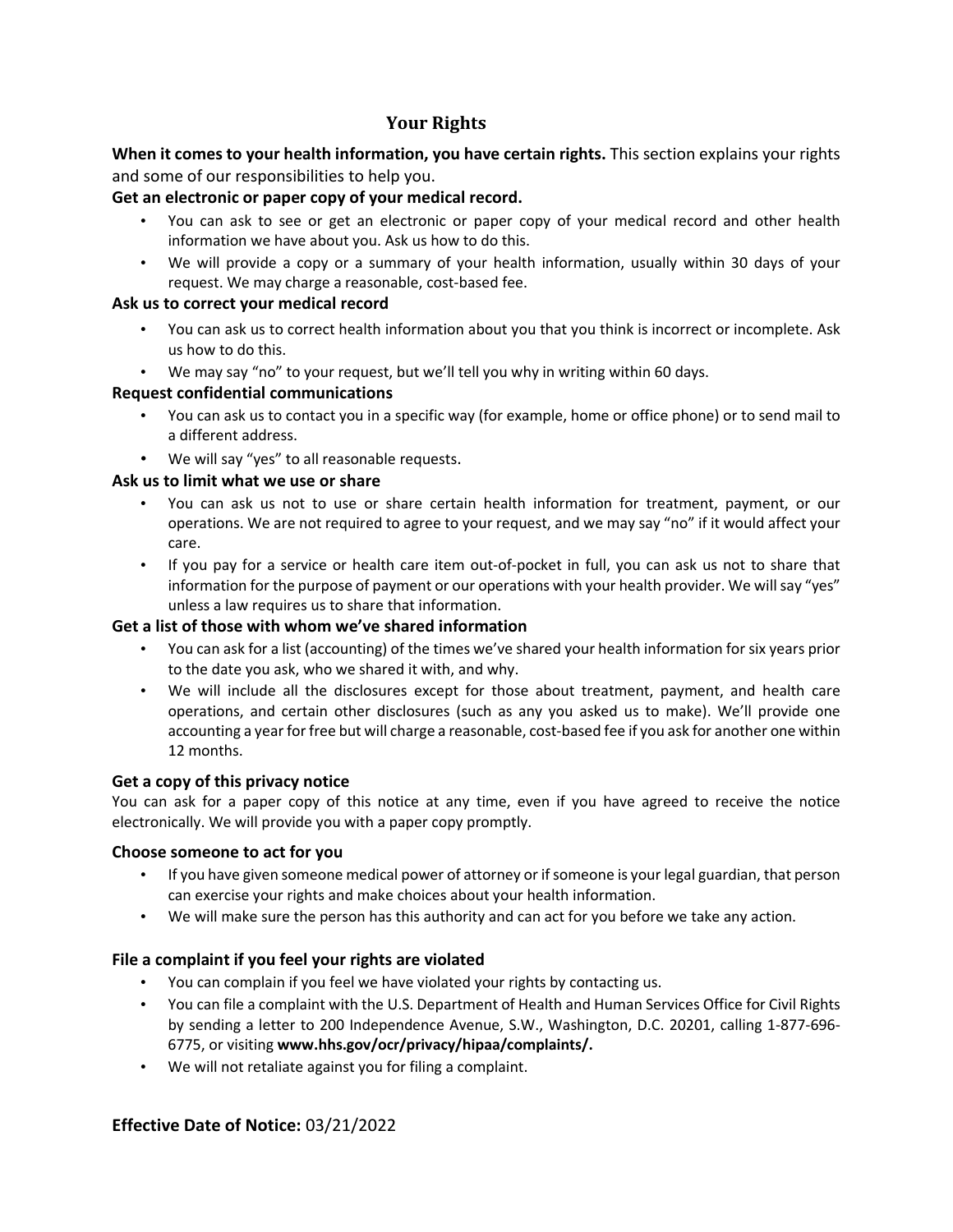## **Your Choices**

**For certain health information, you can tell us your choices about what we share.** If you have a clear preference for how we share your information in the situations described below, talk to us. Tell us what you want us to do, and we will follow your instructions.

In these cases, you have both the right and choice to tell us to:

- Share information with your family, close friends, or others involved in your care
- Share information in a disaster relief situation
- Include your information in a hospital directory

*If you are not able to tell us your preference, for example if you are unconscious, we may share your information if we believe it is in your best interest. We may also share your information when needed to lessen a serious and imminent threat to health or safety.*

In these cases, we never share your information unless you give us written permission:

- Marketing purposes
- Sale of your information
- Most sharing of psychotherapy notes

In the case of fundraising:

• We may contact you for fundraising efforts, but you can tell us not to contact you again.

### **Our Uses and Disclosures**

### *How do we typically use or share your health information?*

We use or share your health information in the following ways:

### **Treat you**

We use your health information and share it with other professionals who are treating you. *Example: A doctor treating you for an injury asks another doctor about your overall health condition.*

### **Run our organization**

We use and share your health information to run our practice, improve your care, and contact you when necessary.

*Example: We use health information about you to manage your treatment and services.* 

### **Advertising & Promotion**

**For advertising and promotion, we may use your story and ultrasound images with all identifying information removed or de-identified to protect your privacy. www.hhs.gov/ocr/privacy/hipaa/understanding/consumers/index.html**.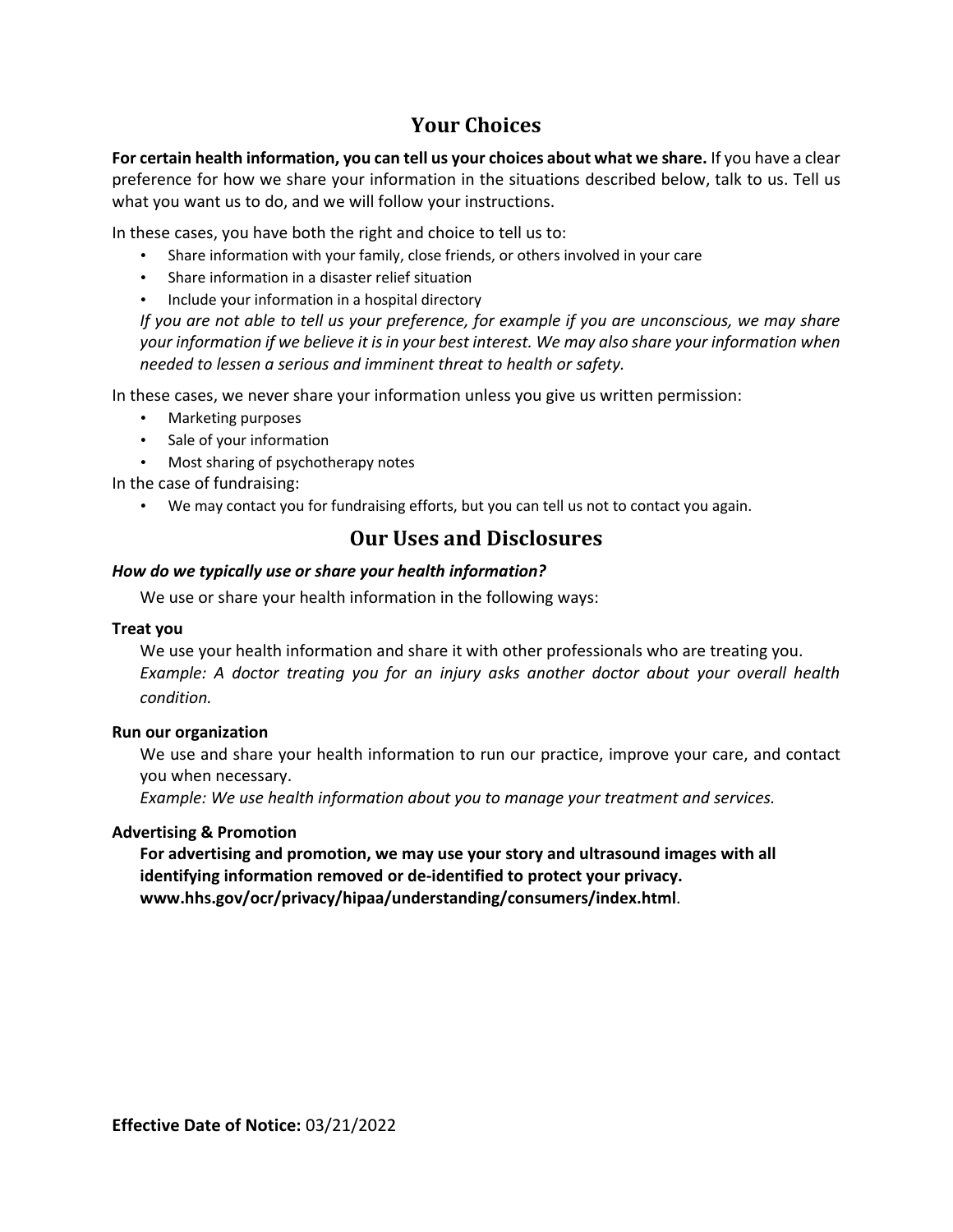#### **Help with public health and safety issues**

We can share health information about you for certain situations such as:

- Preventing disease
- Helping with product recalls
- Reporting adverse reactions to medications
- Reporting suspected abuse, neglect, or domestic violence
- Preventing or reducing a serious threat to anyone's health or safety

#### **Do research**

We can use or share your information for health research.

#### **Comply with the law**

We will share information about you if state or federal laws require it, including with the Department of Health and Human Services if it wants to see that we're complying with federal privacy law.

#### **Respond to organ and tissue donation requests**

We can share health information about you with organ procurement organizations.

#### **Work with a medical examiner or funeral director**

We can share health information with a coroner, medical examiner, or funeral director when an individual dies.

#### **Address workers' compensation, law enforcement, and other government requests**

We can use or share health information about you:

- For workers' compensation claims
- For law enforcement purposes or with a law enforcement official
- With health oversight agencies for activities authorized by law
- For special government functions such as military, national security, and presidential protective services

#### **Respond to lawsuits and legal actions**

We can share health information about you in response to a court or administrative order, or in response to a subpoena.

### **Our Responsibilities:**

- **We are required by law to maintain the privacy and security of your protected health information.**
- **We will let you know promptly if a breach occurs that may have compromised the privacy or security of your information.**
- **We must follow the duties and privacy practices described in this notice and give you a copy of it.**
- **We will not use or share your information other than as described here unless you tell us we can in writing. If you tell us we can, you may change your mind at any time. Let us know in writing if you change your mind.**

**For more information:** www.hhs.gov/ocr/privacy/hipaa/understanding/consumers/noticepp.html**.**

### **Changes to the Terms of this Notice**

We can change the terms of this notice, and the changes will apply to all information we have about you. The new notice will be available upon request, in our office, and on our website.